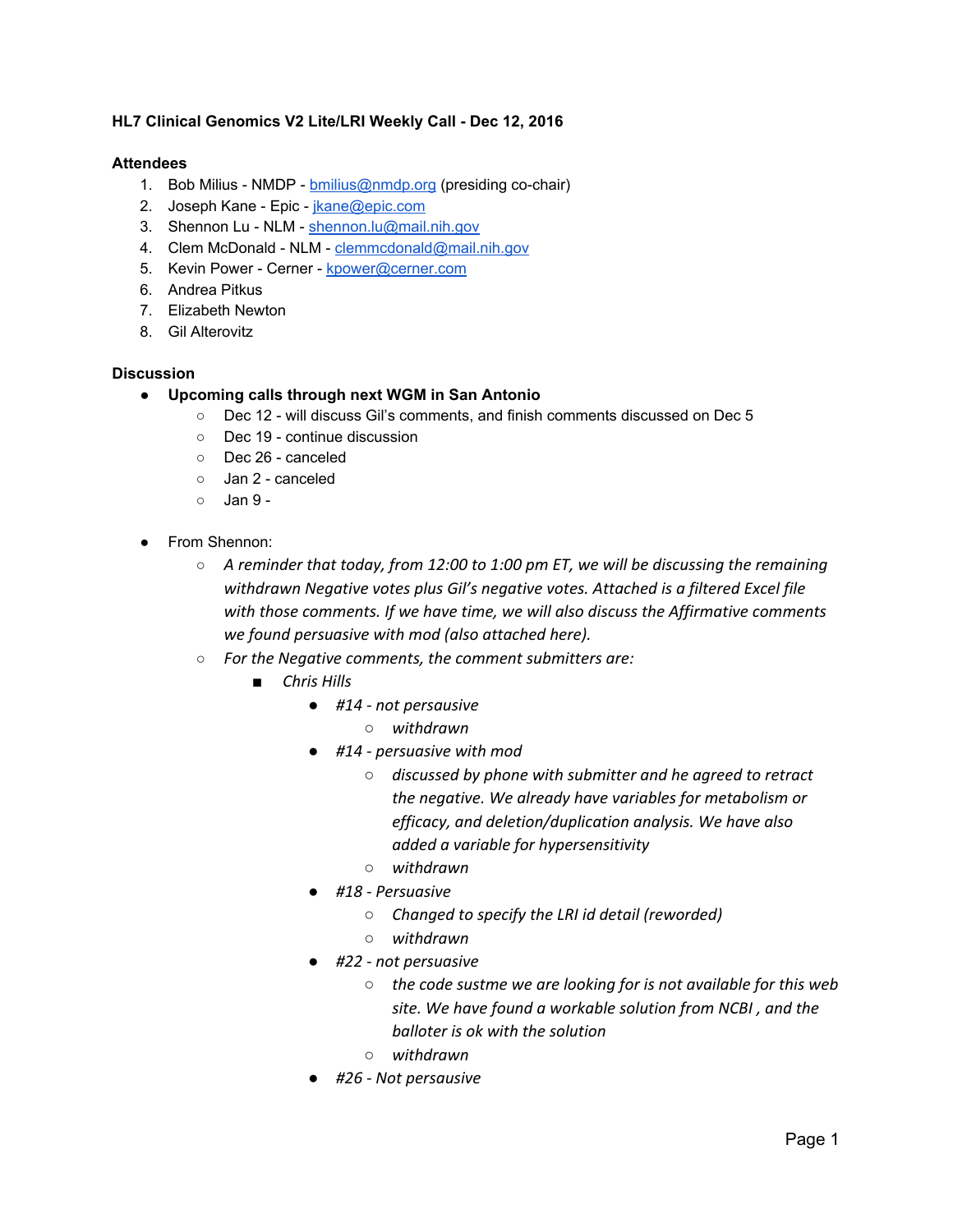- *○ discussed by phone with submitter and he agreed to retract the negative*
- *○ withdrawn*
- *● #28 Not persausive*
	- *○ items are really orderables, not in scope*
	- *○ withdrawn*
- *● #29 considered for future use*
	- *○ not in scope*
	- *○ withdrawn*
- *■ Gil Alterovitz*
	- *● #2 persuasive have changed tthe wording to DSTU ballot*
		- *○ gil agree to withdraw*
	- *● #3 persuasive remove references to future FHIR collaborations*
		- *○ gil agree to withdraw*
	- *● #4 persausive remove section 1.3.5*
		- *○ gil agree to withdraw*
	- *● #5 persuasive document too long; shortened the guide in response (especially Tables 2-6), but length was a result of the committee's requirements*
		- *○ considered for user use*
		- *○ gil will withdraw*
	- *● # 6 persuasive with mod doesn't apply anymore since pharmcogenomics is now included in LRI*
		- *○ gil will withdraw*
- *■ Nell Lapress submitter for Epic*
	- *● #1 considered for use*
		- *○ withdrawn*
- *■ Riki Merrick -*
	- *● #5 persuasive*
		- *○ we will submit to make a STU comment*
		- *○ Andrea part of LRI is comply with CLI requirements*
		- *○ withdrawn*
- *■ Swapna Ahbyankar -*
	- *● #4 persuasive*
		- *○ we think you mean Figure 1 which will be simplified*
		- *○ Withdrawn*
- *○ Motion to accept Clem, second by Gil*
	- *● abstain = Kevin (missed the 1st part of meeting)*
	- *● nays = 0*
	- *● yeas = 6*